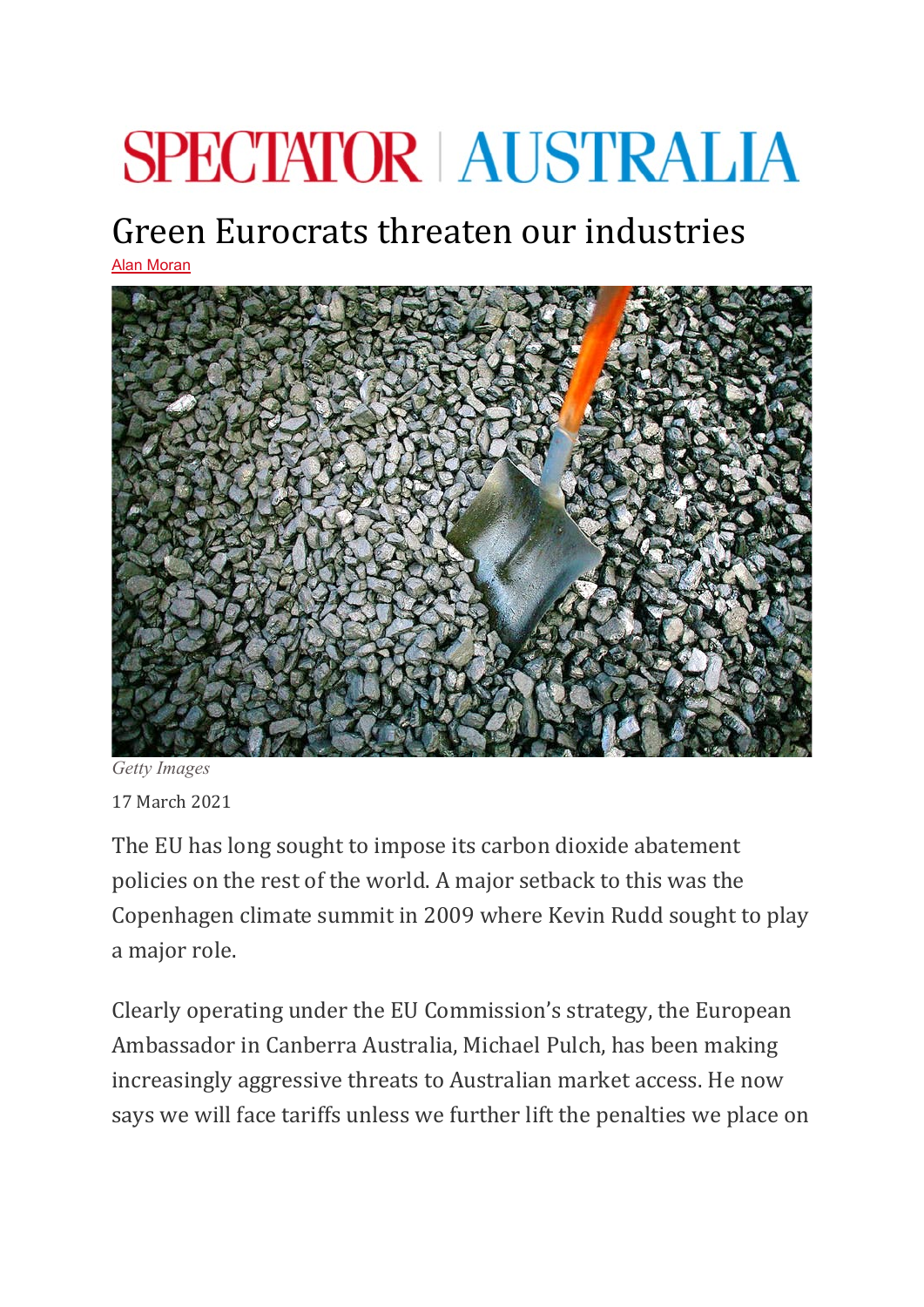the use of the low cost, high CO2 emitting coal that accounts for twothirds of our electricity generation.

In recent developments, the EU Parliament has lifted the bloc's emission reduction ambitions to 55 per cent below the 2005 level (Australia's remain at 26-28 per cent). This has been followed by the EU parliament's determination to avoid having its industries suffer a resultant competitive disadvantage by calling for a \$65 per tonne levy on the carbon content of imports from nations not deemed to be doing enough to match the EU's own self-injurious measures.

Ambassador Pulch's hectoring is accompanied by gratuitous advice that by forcing us to fully dismantle our low cost, reliable coal generating supply, the EU will be doing us a favour. He says this will encourage us to develop a technological breakthrough in having 'green' hydrogen power replace hydrocarbons together with the development of all those rare-earth materials that are essential to the supply of clean energy. Dr Pulch apparently has some sympathy with the view that aerial warfare's destruction of cities brings about a net upside in allowing urban redevelopment!

Before to the Trump victory in 2016, the EU was joined in its policy stance by a like-minded US. This was thwarted by strong push-back from the coal-reliant rapidly growing developing countries led by China and India but also including Indonesia and Vietnam alongside other nations in our region.

Trump's victory put an end to the US/EU common front but the Biden Administration is on steroids in reversing Trump's policies. The Biden team signalled their agenda by terminating approvals for the Keystone pipeline, which was to take Canadian oil to US refineries on the Gulf of Mexico and resurrecting domestic emission control regulations. Biden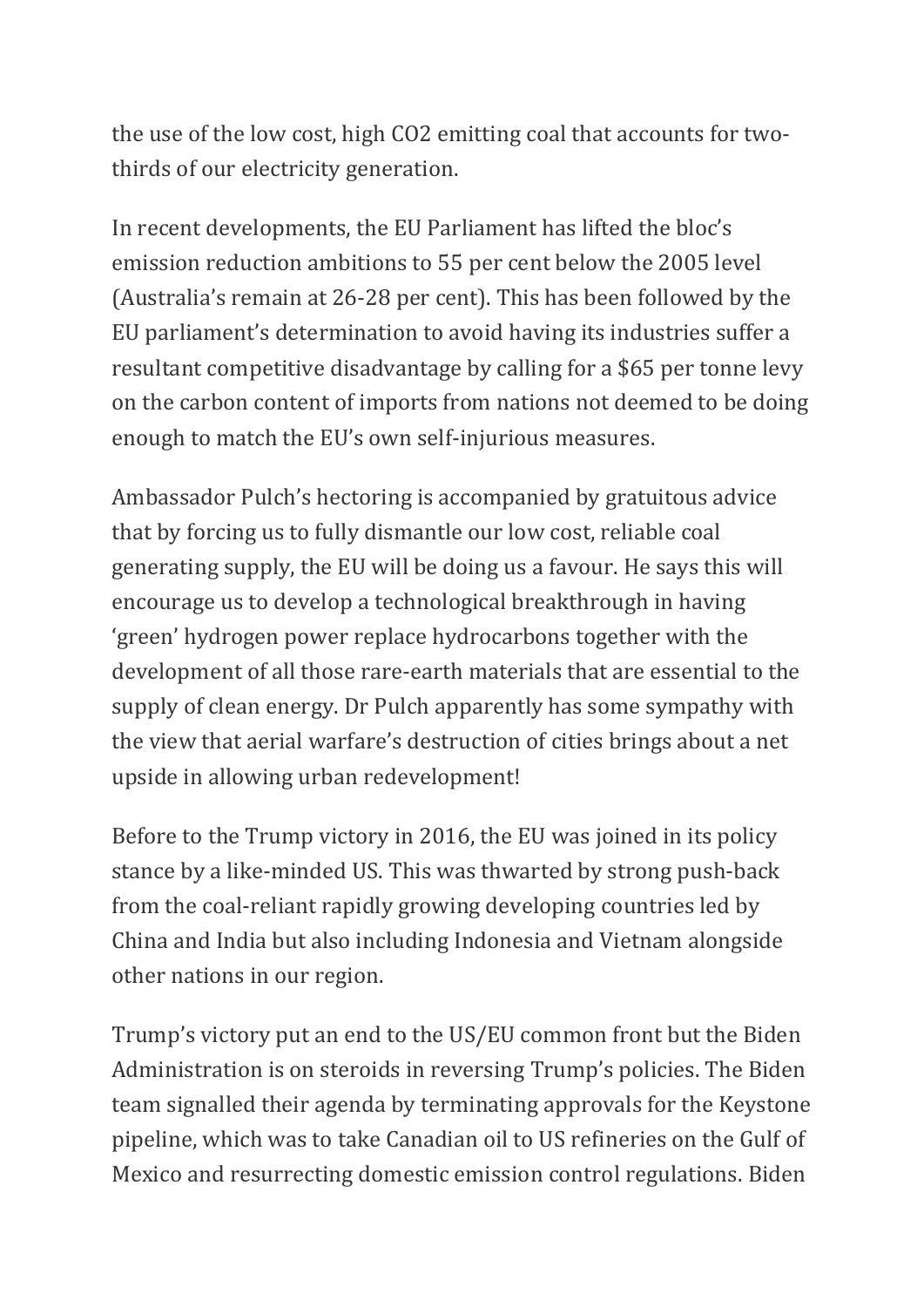has also started along the path of banning fracking for oil and gas, a process that has transformed the US from an oil and gas importer to a net exporter.

The US Administration's determination to seize and reinvigorate the global decarbonisation process is also evident with its convening of an international climate assembly on April 22. In addition, Biden has started making a string of carbonista appointments including recycling Obama era climate warriors including John Kerry as the Special Presidential Envoy for Climate Change and former head of the EPA, Gina McCarthy, in the White House as well as carbon tax proponent Janet Yellin to Treasury.

For the time being however John Kerry is playing the 'soft cop' to the EU's 'hard cop', arguing that border protection might destabilise world trade and should be only used as a last resort. That approach offers scant comfort but was supported in comments from Mathias Cormann, the in-coming head of the OECD.

After long maintaining that green power is not only beneficial in arresting the fallacious claims that carbon dioxide might lead to significant adverse climate change, the alarmists have now been forced to recognise that the decarbonisation of economies will be costly. Those costs will be amplified if some countries reject their vision of windmill and solar power (and the mirage of hydrogen power) replacing hydrocarbons.

This places Australia in a serious position. Unlike China and other major users of coal, the nation finds it constitutionally difficult to pander to the latest fashionable requirements without establishing machinery to put such measures in place. Moreover, Australia's bureaucracy and media acts as a Fifth Column in urging-on self